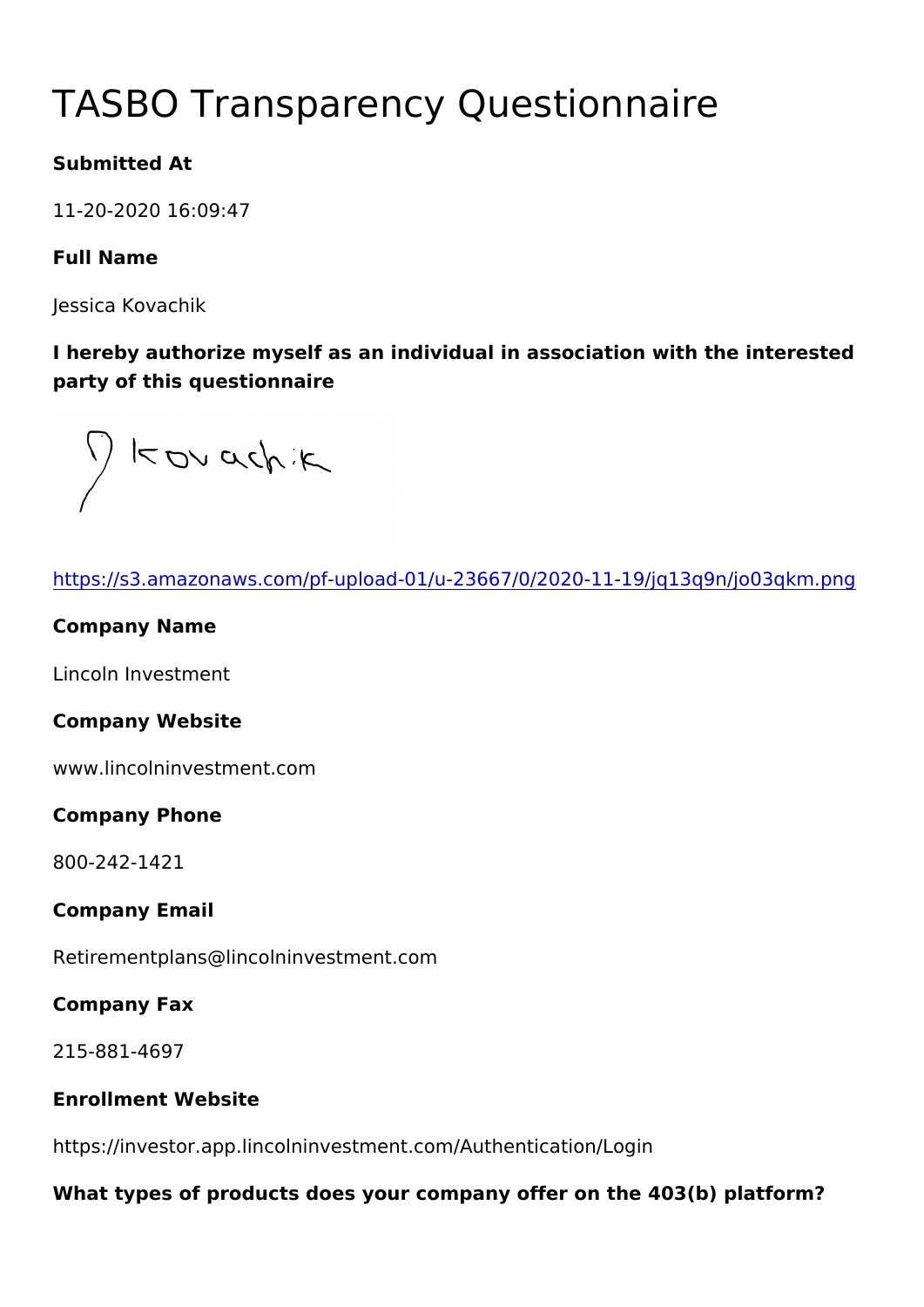Mutual Funds, Mutual Funds Platform

## **What are your 403(b) Assets Under Management?**

\$8B-10B

**What is your rating?** 

None

**Is your organization licensed by Texas Department of Insurance (TDI)?**

Yes

**Is your organization in compliance with minimum capital and surplus requirements, including applicable risk-based capital and surplus requirements prescribed by rules adopted by TDI and supporting documentation?**

Yes

**As of 9/1/2019, do you agree to offer and sell only products that met former Teacher Retirement System of Texas (TRS) Requirements as of 9/1/2019?**

Yes

**Has your organization ever been petitioned into bankruptcy or insolvency in the last 10 years?**

No

**Has your organization or any of its officers been cited, or reprimanded by any regulatory agency within the past ten years?**

Yes

## **What enrollment options does your company offer?**

Representative Only, Phone, Mail

## **How are clients able to make changes to their accounts?**

Mail, Phone, Representative Only

# **Do you offer specific investment advice to individual 403(b) account holders?**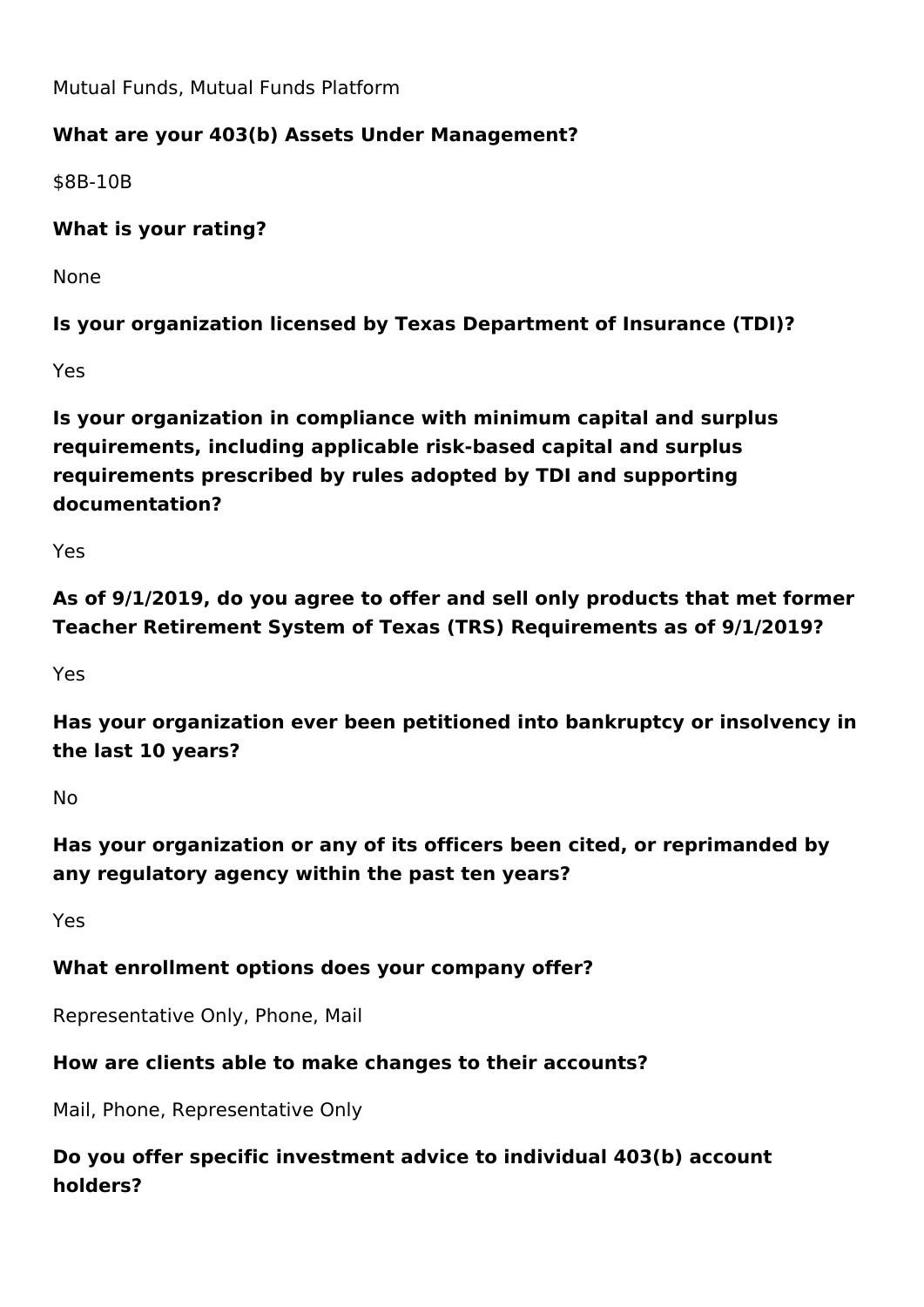**Does your organization have experience in providing 403(b) qualified investment products and have a specialized department dedicated to the service of 403(b) qualified investment products?**

Yes

**Does your organization require that each of its representatives are properly licensed and qualified, by training and continuing education, to sell and service the company's eligible qualified investments?** 

Yes

**Does your sales force consist of captive agents or brokers?**

Brokers

**If your organization uses commissioned sales representatives, will you commit to limit the number of representatives working with a particular school district? If so what will this limitation be (e.g., no more than X, X number of representatives per Y number of employees, etc.)?**

The number of financial professionals can be determined by each school district and the Lincoln relationship manager.

## **What products do you currently actively offer?**

Mutual Funds- Platform Access

#### **Share Class**

A, B, C

## **What is your management fee?**

Program fee of 1.33%, and an optional asset management fee of 0.30%.

## **What are your Distribution and/or service 12b-1 Expenses?**

\$0 (they are returned to the participant)

# **What are your Other Fees & Expenses?**

QDRO Processing Fee \$100, Quarterly Custodial Fee \$16.25 and Termination Fee \$60.

# **What are your Acquired Fund Fees & Expenses?**